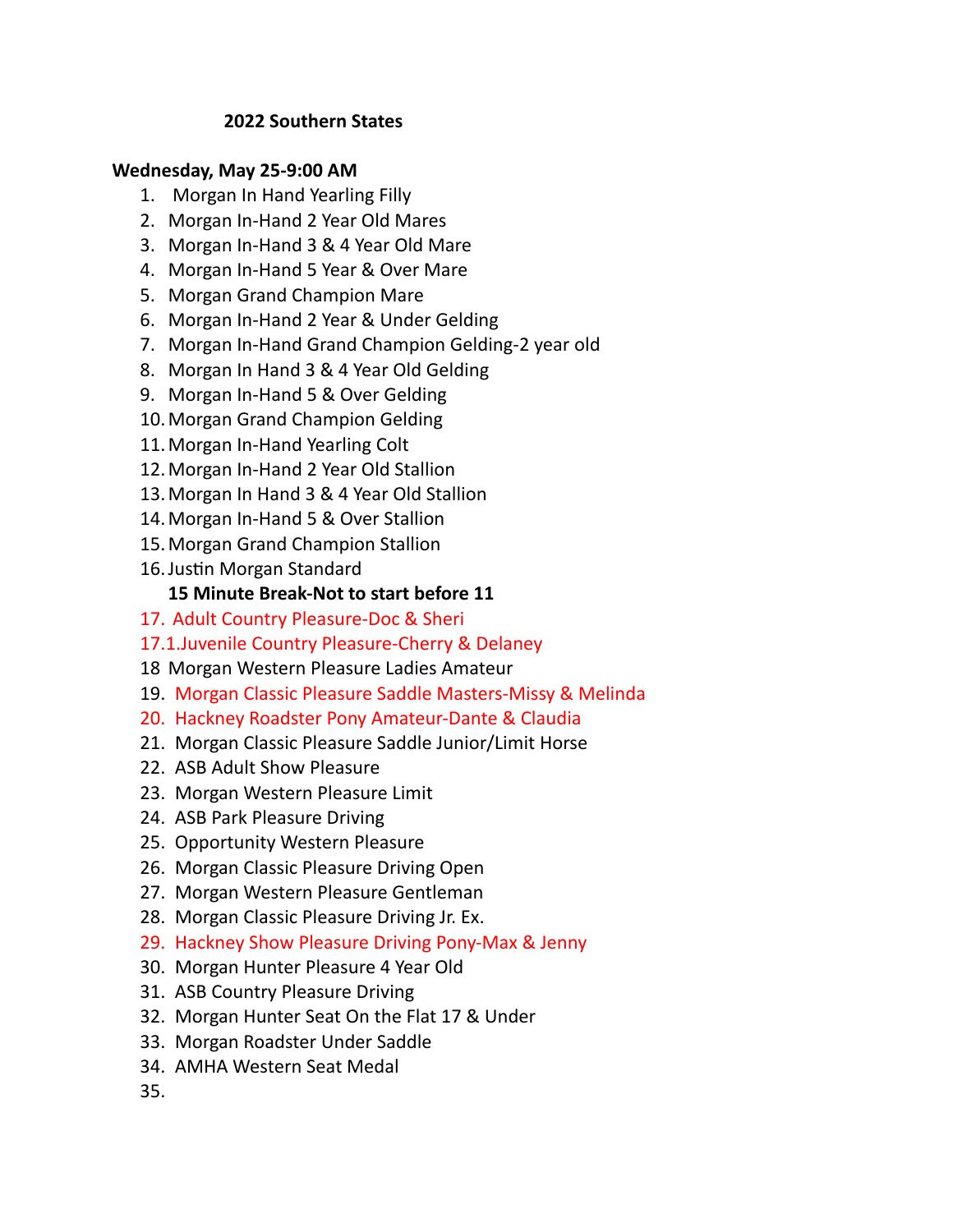#### **Wednesday, May 25. 6:00 PM**

35.1 Morgan Hunter Pleasure Junior Horse

- 36. Morgan English Pleasure Junior/Limit
- 37. Roadster Under Saddle
- 38. ASB Fine Harness Open
- 39. Morgan Western Pleasure Mares
- 40. Hackney Roadster Pony to Bike Open
- 41. Morgan Park Harness Amateur
- 42. ASB Park Amateur/jr. Ex.-Spud & Jeanne
- 43. Morgan Dressage Seat Equitation-Any Age
- 44. Morgan English Pleasure Jr. Ex.
- 45. Morgan Pleasure Driving Junior/Limit Horse
- 46. Morgan Western Pleasure Stallion & Gelding
- 47. Morgan Sport Horse Suitability Under Saddle
- 48. Morgan Park Saddle Junior Horse
- 49. ASB Three Gaited open
- 50. ASB 5-Gaited Amateur/Jr. Ex.
- 51. Opportunity Hunter Pleasure
- 52. Morgan Classic Pleasure Ladies
- 53. Hackney Pony Open
- 54. Morgan Pleasure Driving Open
- 55. Morgan Hunter Pleasure Open
- 56. ASB 5-gaited Open
- 57. Morgan Park Harness Open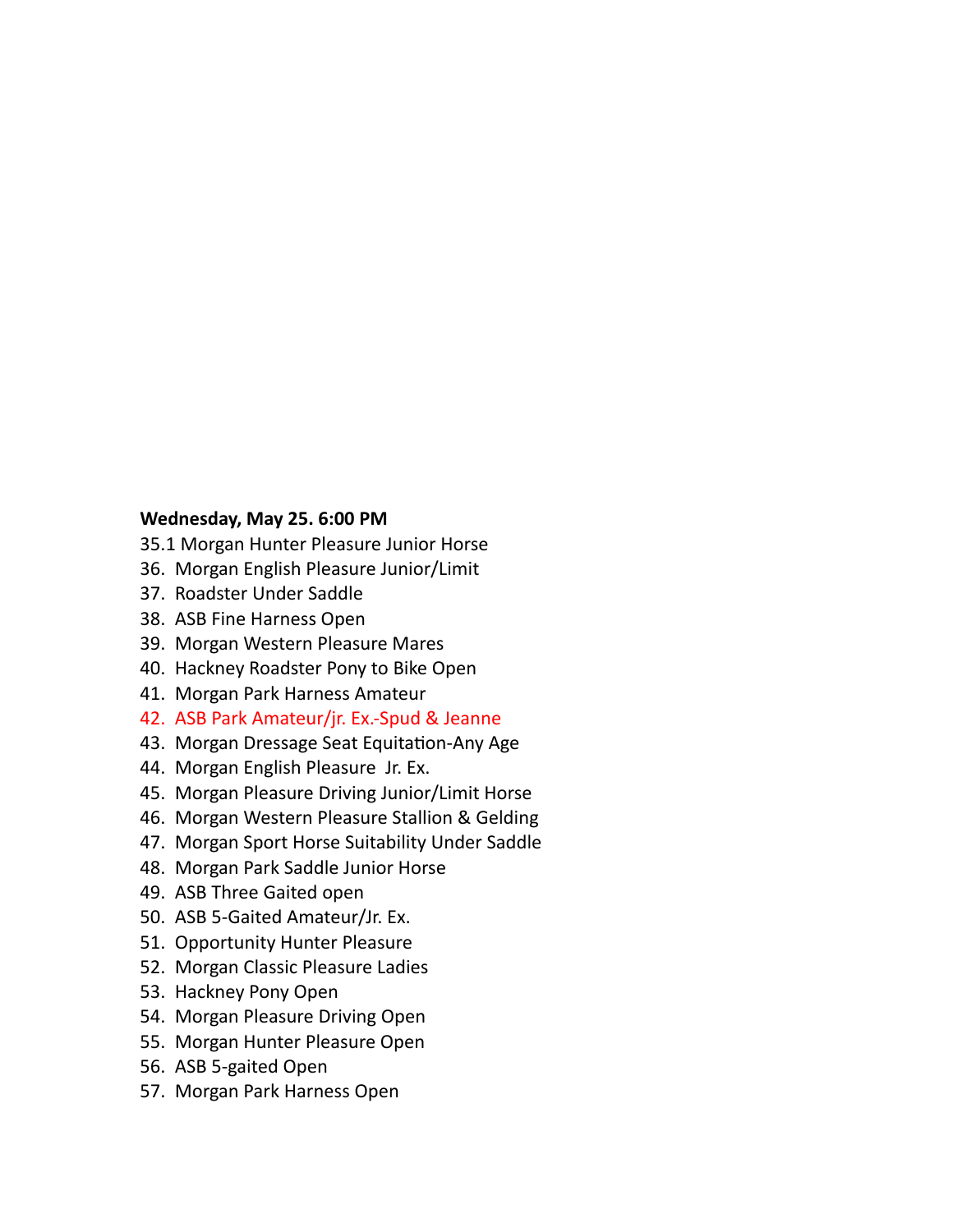### **Thursday, May 26 9:30 AM**

- 58. Morgan Walk-Jog Western Seat Eq 11 & Under
- 59. Saddle Seat Equitation 17 & Under
- 60. Local Pleasure-Walter & Adrienne, Squishy & Holly
- 61. Morgan English Pleasure Amateur
- 62. Harness Pony Amateur
- 63. Morgan Western Pleasure Junior
- 64. Morgan Pleasure Driving Amateur
- 65. ASB Five Gaited Show Pleasure-Prince & Izzy
- 66. Morgan Hunter Pleasure Amateur
- 67. Morgan Hunter Pleasure Youth
- 68. Morgan Classic Pleasure Saddle Jr. Ex.
- 69. Hackney Road Pony Limit
- 70. Morgan WT Equitation 11 & Under
- 71. Morgan Hunter Seat Equitation
- 72. Morgan Western Pleasure Ladies
- 73. Morgan Classic Pleasure Saddle Open
- 74. Morgan Roadster to Bike
- 75. ASB Park Pleasure Open
- 76. Morgan Pleasure Driving Jr. Ex.
- 77. Roadster to Bike Amateur
- 78. Morgan Walk/Trot Hunter Seat Eq 11 & Under

#### **Thursday, May 26 6:00 PM**

#### 79. Walk Trot Pleasure 12 & Under Winston & Brooklyn

- 80. Morgan Hunter Pleasure Junior Ex.
- 81. Morgan Pleasure Driving 2 Year Old
- 82. ASB Western Country Pleasure
- 83. Harness pony Open
- 84. Morgan Park Harness Junior Horse
- 85. ASB Three Gaited Show Pleasure Jr. Ex.-Zeus & Julianne
- 86. Walk/Trot Pleasure 13 & Over
- 87. Opportunity English Pleasure
- 88. ASB Hunter Country Pleasure
- 89. Morgan Western Pleasure Amateur Stallion/Gelding
- 90. ASB Show Pleasure Driving
- 91. Morgan Hunter Pleasure Ladies
- 92. Road Pony Under Saddle
- 93. Morgan Western Pleasure Jr. Ex.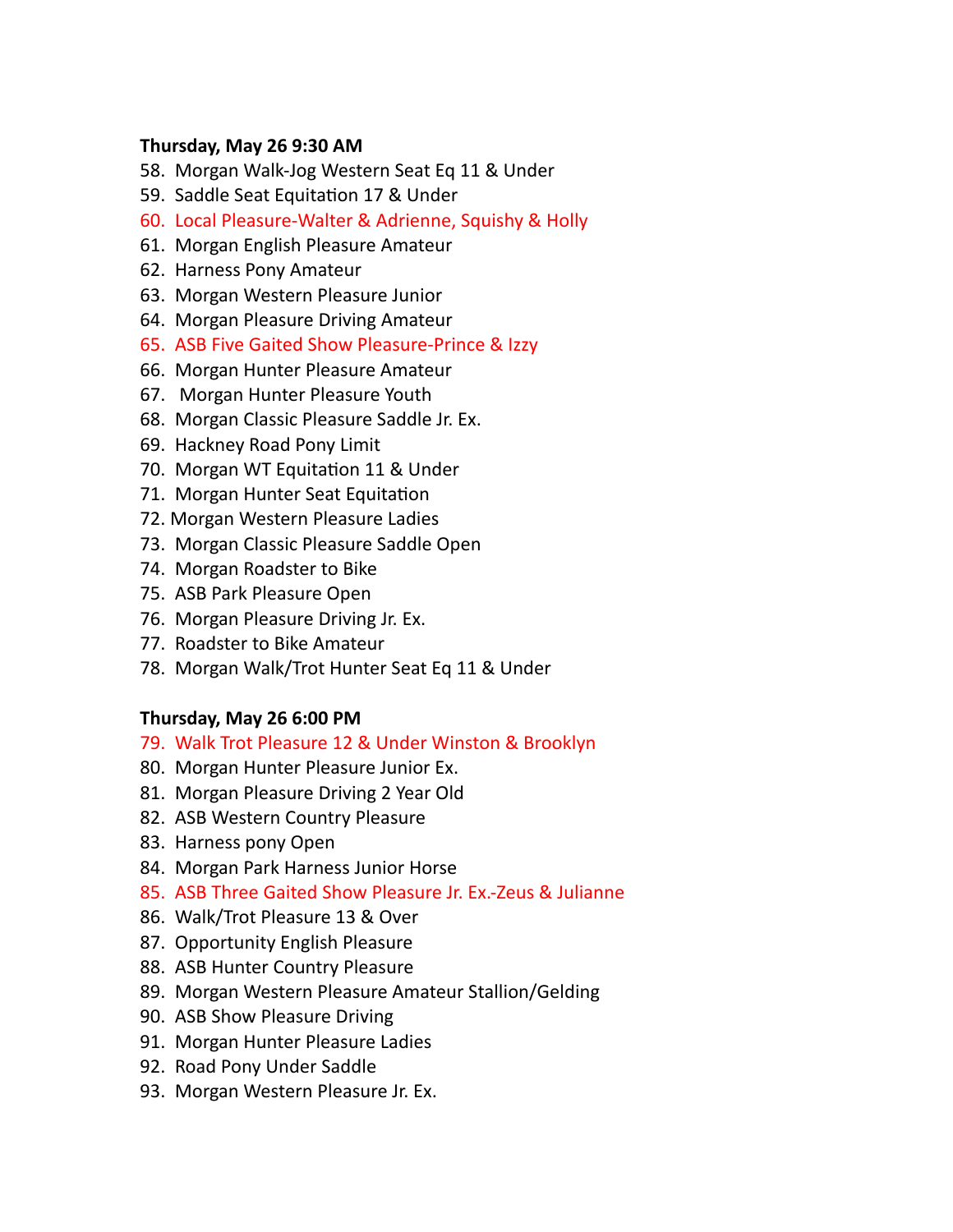- 94. Morgan English Pleasure Open
- 95. ASB Park Open
- 96. Morgan Park Saddle Amateur
- 97. Roaster to Bike Open
- 98. Morgan Western Pleasure amateur Mares
- 99. Three Gaited Amateur/Jr. Ex.
- 100. Morgan Classic Pleasure Driving Junior/Limit
- 101. Morgan Park Saddle Open

# **Friday, May 27. 9:30 AM**

- 102. ASHA Alpha Pleasure WTC Adult
- 103. Morgan Western Seat Equitation
- 104. Morgan Park Saddle Jr. Ex.
- 105. Local Pleasure Championship. Walter & Adrienne, Squishy & Holly
- 106. Morgan Walk Trot Hunter Pleasure 11 & Under
- 107. Morgan Park Harness Jr. Ex.
- 108. Saddle & Bridle Hunter Classic
- 109. Morgan Hunter Pleasure Ladies Amateur
- 110. ASB Country Pleasure Driving Championship
- 111. Morgan WT Pleasure 11 & Under
- 112. ASB Three Gaited Adult Pleasure Championship
- 113. Morgan Western Pleasure Ladies Championship
- 114. Opportunity Hunter Pleasure Championship
- 115. Morgan Hunter Pleasure First Year Green
- 116. ASB Park Pleasure Driving Championship
- 117. UPHA Challenge Cup
- 118. Morgan WJ Western Pleasure 11 & Under
- 119. AMHA Medal
- 120. ASB Park Pleasure Championship
- 121. Moran Western Pleasure Jr Horse Championship
- 122. Morgan WT Hunter Seat Eq Championship 11 & Under
- 123. Morgan Roadster Under Saddle Championship
- 124. Opportunity western Pleasure Championship
- 125. ASHA Alpha Pleasure WTC Jr. Ex.
- 126. Morgan Fitting & Showmanship 13 & Under
- 127. Morgan Fitting & Showmanship 14-17
- 128. Morgan Fitting & Showmanship Adult

**Friday, May 27. 5:30 PM NOT TO START BEFORE 6:00**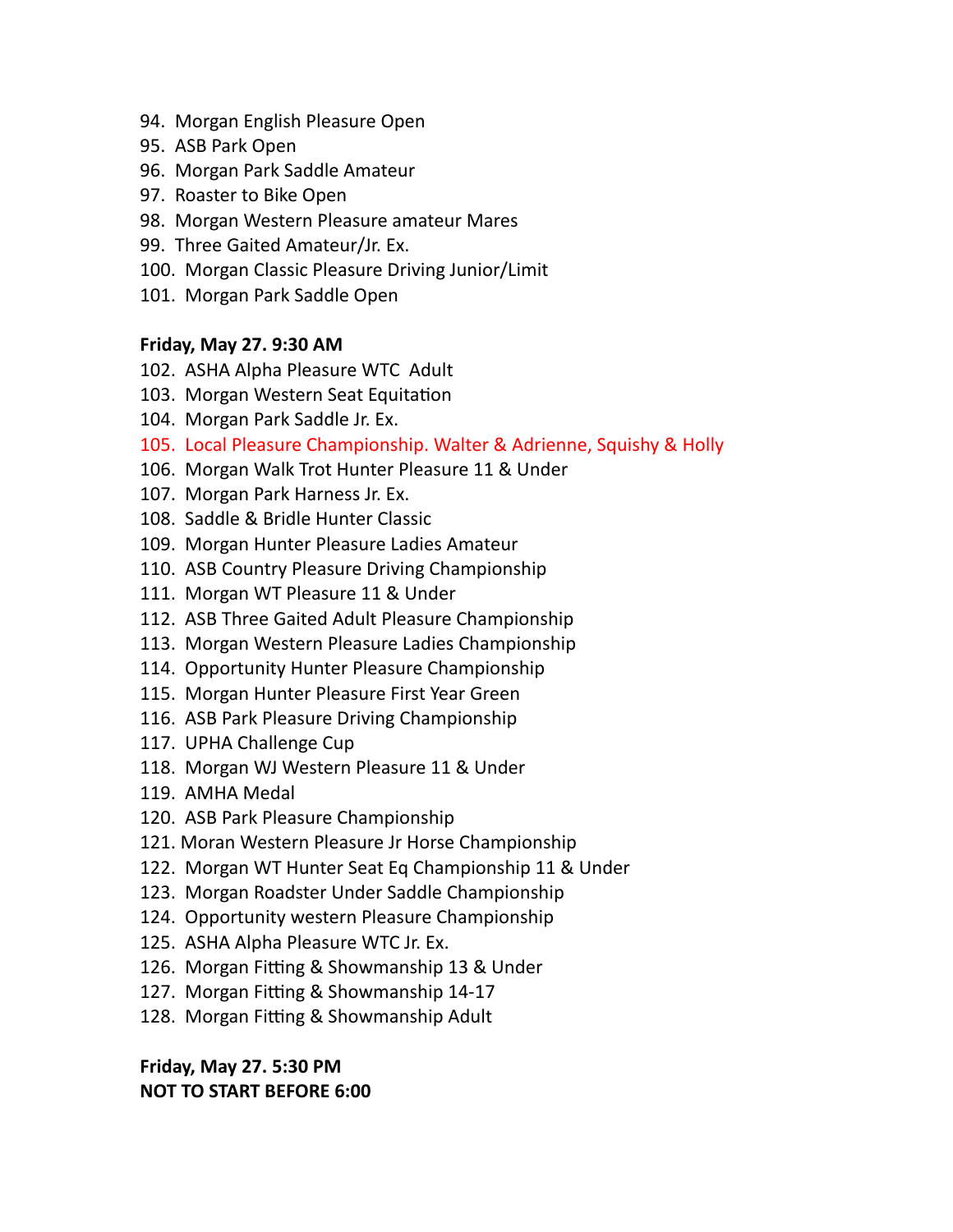- 131. WT SS Equitation 12 & Under Bentley & Brooklyn
- 132. Morgan English Pleasure Ladies
- 133. Morgan Western Pleasure Amateur Masters
- 134. Five Gaited Show Pleasure Championship. Prince & Izzy
- 135. Morgan Classic Pleasure Driving Jr. Ex. Championship
- 136. Hackney Pony Championship
- 137. Three Gaited Show Pleasure Jr. Ex. Championship. Zeus & Julianne
- 138. Fine Harness Championship
- 139. Roadster Pony Jr. Ex. Red & Julianne
- 140. Morgan Pleasure Driving Amateur
- 141. Roadster Under Saddle Championship
- 142. Morgan English Pleasure Jr. Ex. Championship
- 143. Hackney Pleasure Pony Under Saddle
- 144. Morgan Classic Pleasure Driving Championship
- 145. Morgan Park Saddle Jr. Horse Championship
- 146. Morgan Western Pleasure Championship
- 147. Hackney Show Pleasure Pony Driving Championship
- 148. Morgan Hunter Pleasure Jr. Ex. Championship
- 149. Five Gaited Amateur/Jr. Ex. Championship
- 150. Morgan Park Harness Championship

#### **Saturday, May 28. 9:00 AM**

- 151. Walk & Trot Pleasure Championship. Winston & Brooklyn
- 152. Morgan WT SS Eq Championship
- 153. WT SS Eq Championship 12 & Under Bentley & Brooklyn
- 154. Morgan Western Seat Eq Championship
- 155. Harness Pony Amateur Championship
- 156. Road Pony Under Saddle Championship
- 157. Morgan WT Hunter Championship
- 158. Morgan Pleasure Driving Junior/Limit Championship
- 159. ASB Country Pleasure Championship. Doc & Sheri, Cherry & Delaney
- 160. Morgan Western Pleasure Jr. Ex. Champ
- 161. Morgan Park Harness Junior Championship
- 162. ASB Western Country Pleasure Championship
- 163. Morgan WJ Western Pleasure Championship
- 164. Morgan Classic Pleasure Junior Ex Championship
- 165. Morgan Hunter Pleasure Junior Horse Championship
- 166. Morgan Road Hack
- 167. Morgan WJ Western Seat Equitation Champ
- 168. Hackney Pleasure Pony Under Saddle Championship